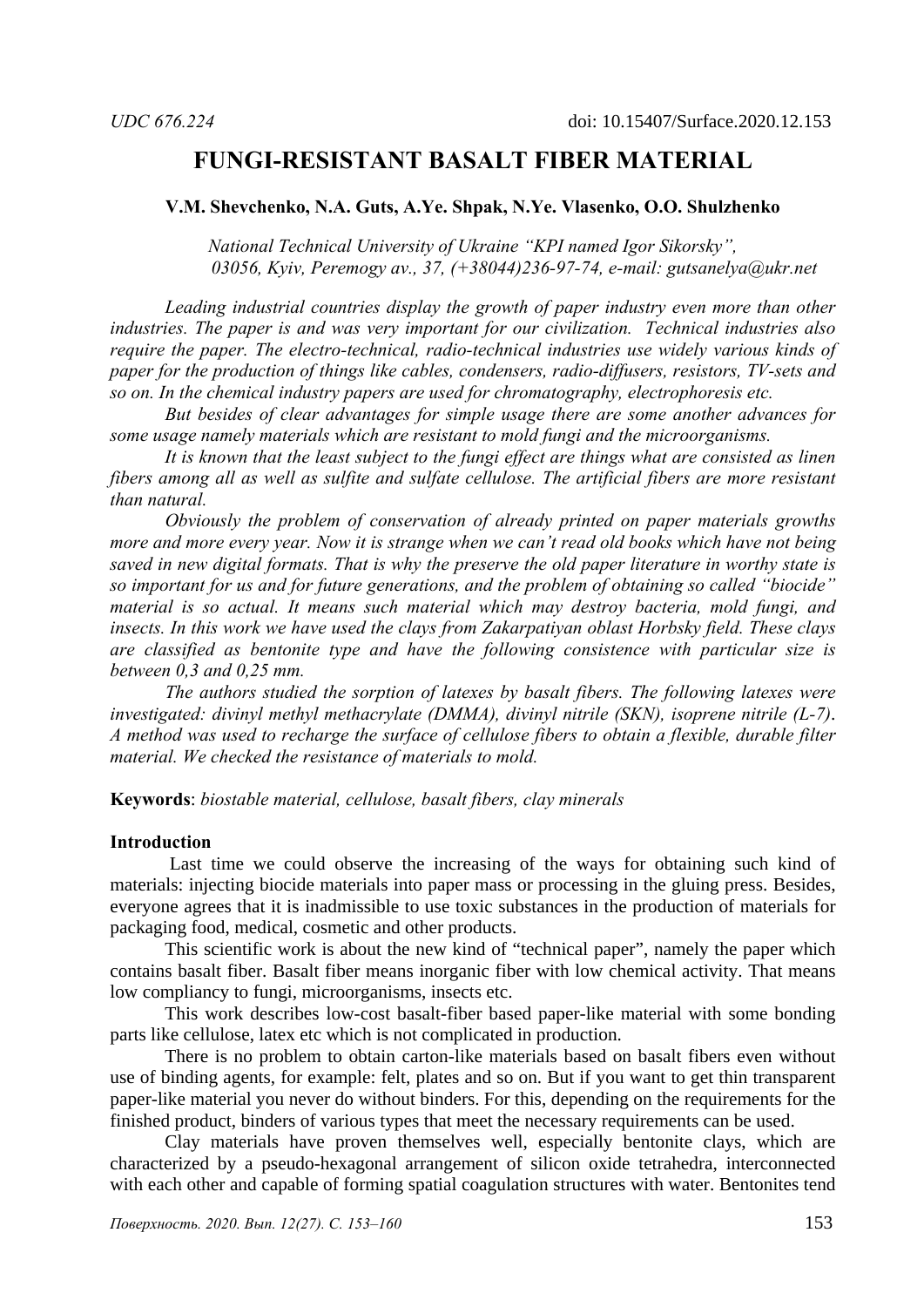to form thixotropic structured systems in suspensions, adsorb gases, liquids and solid compounds on the surface, as well as interact with many substances that regulate their strength and deformation properties.

In the course of work, it was found that for use in combination with basalt fiber, bentonites from the Pyzhevsk mine are best compared to others: Kuntsevo, Cherkassy, Nadeevo  $[1]$ 

The work shows that the treatment of montmorillonite with an electrolyte peptizer (for example, calcium chloride) contributes to an increase in the formation of coagulation structures with specific structural and mechanical properties. Due to the replacement of calcium ion in suspensions with sodium ion, an increase in plastic strength, stability, and the formation of thixotropic structures are stimulated (maximum strength is observed with the introduction of 0.25% calcium chloride (Table 1).

**Table 1.** Straightness of materials containing 80% of basalt fiber, 10% of cellulose fiber and 10% of montmorillonite treated by calcium chloride solution

| Temperature, <sup>o</sup> C | Breaking weight, kgf |
|-----------------------------|----------------------|
|                             | -68                  |
|                             |                      |

Since the basalt and cellulose fibers have equal by sign but different by value electrokinetic charge one of these fibers (before they contacted each other) we have recharged by aluminium sulfate to get the surface charge to be positive. Thus, as you can see the coupling of two against-charged fibers strengths the final product (Table 3).

Since the electrokinetic charge of basalt and cellulose fibers is the same of sign, but different in value, before the contact of these two fibers, one of them (for example, cellulose fiber) was recharged with aluminum sulfate until the surface charge reversed, i.e. became positive. Thus, the connection of two oppositely charged fibers contributed to the strengthening of the interaction between them, which led to an increase in the strength of the finished product in Table 2.

**Table 2**. The straightness of materials containing basalt, recharged cellulose fibers as well as 15% of montmorillonite (relatively to fibers mass) processed by suspension of sodium chloride with 10% of NaCl and 1% of calcium chloride

|                                   | Contain of<br>cellulose fibers |                             | Montmorillonite treated by: |     |                                                         |     |  |  |  |
|-----------------------------------|--------------------------------|-----------------------------|-----------------------------|-----|---------------------------------------------------------|-----|--|--|--|
|                                   |                                |                             | 10% NaCl                    |     | The suspense of 10% NaCl and 1% of<br>CaCl <sub>2</sub> |     |  |  |  |
|                                   |                                | Capacity of cellulose fiber |                             |     |                                                         |     |  |  |  |
|                                   | 25%                            | 40%                         | 25%                         | 40% | 25%                                                     | 40% |  |  |  |
| <b>Breaking</b><br>weight,<br>rgn | 146                            | 424                         | 168                         | 496 | 174                                                     | 522 |  |  |  |
| <b>Breaking</b><br>length,<br>m   | 212                            | 826                         | 184                         | 544 | 186                                                     | 664 |  |  |  |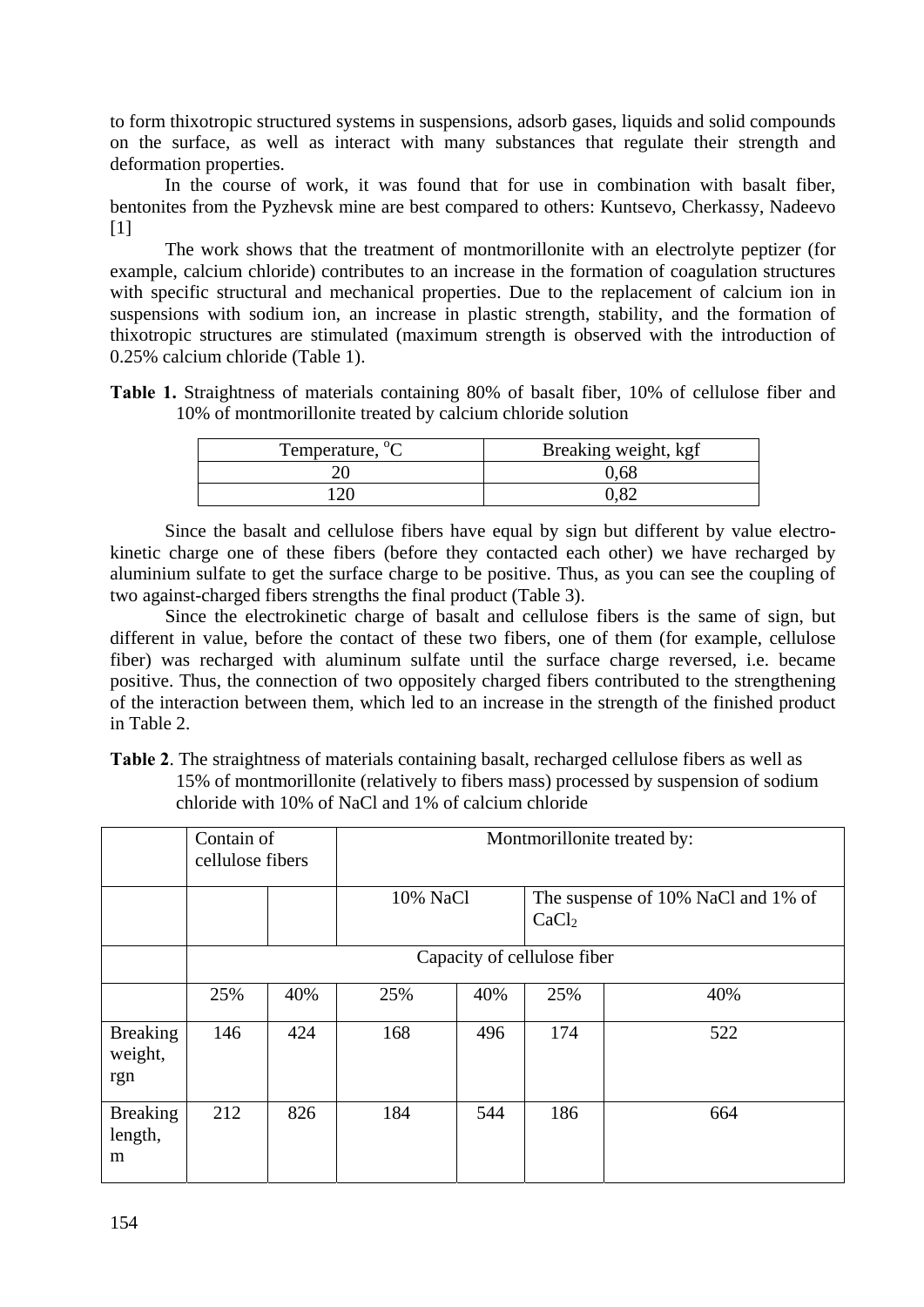Some troubles occur with the safety of finished products since the human beings are on the Earth. The most of problems concern bacteria, fungi, microorganisms and like that. So, we do have to have so called "biomicide" material to resist them all. Namely, this is a special material which may kill bacteria, mold fungus and insects. The latter are better, however. One of the most important applications for this is packaging materials for various kinds of food. Besides, the paper is got older if the environment is too hot or wet or due to other inappropriate factors. We can improve the situation by invading some biocide materials, but we shall be careful because many of them are toxic and should not be used in general places.

#### **Experimental part**

For this work we have used the clays from Zakarpatiyan oblast Horbsky field. These clays are classified as bentonite type and have the following consistence with particular size is between 0,3 and 0,25 mm.

Bentonite clays have relatively high BET specific surface  $422 \text{ m}^2/\text{g}$  as well as hydrophilic properties and porous structure and many other features, all that causes high sorption quality.

To obtain solid and crumb material one have to have the suspension of bentonite in dispersed condition. During the slow boiling of such suspense the particles row over the surface in parallel and create the planted film. For these purposes the Na-bentonite dispersions are good. To obtain the desired suspension it is necessary to remove the electrolyte as completely as possible, because material obtained with too much salt becomes porous and has a low strength. To obtain Na-bentonite, the method of neutralizing the suspension in an acid form with sodium hydroxide is used: bentonite is poured with distilled water in a ratio of 1:10 to swell for three days. The swollen mass was rubbed on a sieve with 4900 holes per  $cm<sup>2</sup>$  and diluted five times with 0.05 HCl. After daily sedimentation, the liquid above the precipitate was removed by decantation. The process was repeated until a weak reaction to  $Ca^{2}$  ion (with ammonium oxalate) was obtained.

 Excess hydrochloric acid was removed by decantation with distilled water. The bentonite in acid form which we have obtained was then neutralized by means of natrium hydroxide with Ph 8,3 to 8,5. As it was revealed, for the strong foundation for bentonite suspension in acid form the full neutralization does not occurred. Potentiometric investigations have shown that porous structure of montmorillonite depends on the nature of exchange cations.

 The cellulose distraction is the complex biochemical process. Mostly it's done by microorganisms with specific ferment – cellulase. There is not a consensus about the cellulose distraction by mold fungi.

In general all tests of cellulose biostability are carried out on pure growth of particular kinds of microorganisms. But as it was demonstrated fungi mix gives better result since inactive fungi together with active ones become significantly active too. Besides, the material is destroyed not only by one kind of fungi, this is the result of fungi mix activity. Compositions which contain basalt fiber expand the zone of growth depression of such types of microorganisms. Previously recharged cellulose fiber has a positive effect on expand the zone of growth depression of fungi and microorganisms.

To make the interaction between basalt and cellulose effective in materials compositions one may use the recharge of one of components' surface because they have the same surface charge by sign but with different with values. Using the fact that surface recharge rates are different it is possible to treat the material by aluminium sulfate without components separation to get an effect of recharge or decreasing one of components' zeta potential almost to zero. It increases the possibility of mutual coagulation of oppositely charged fibers' surfaces (to recharge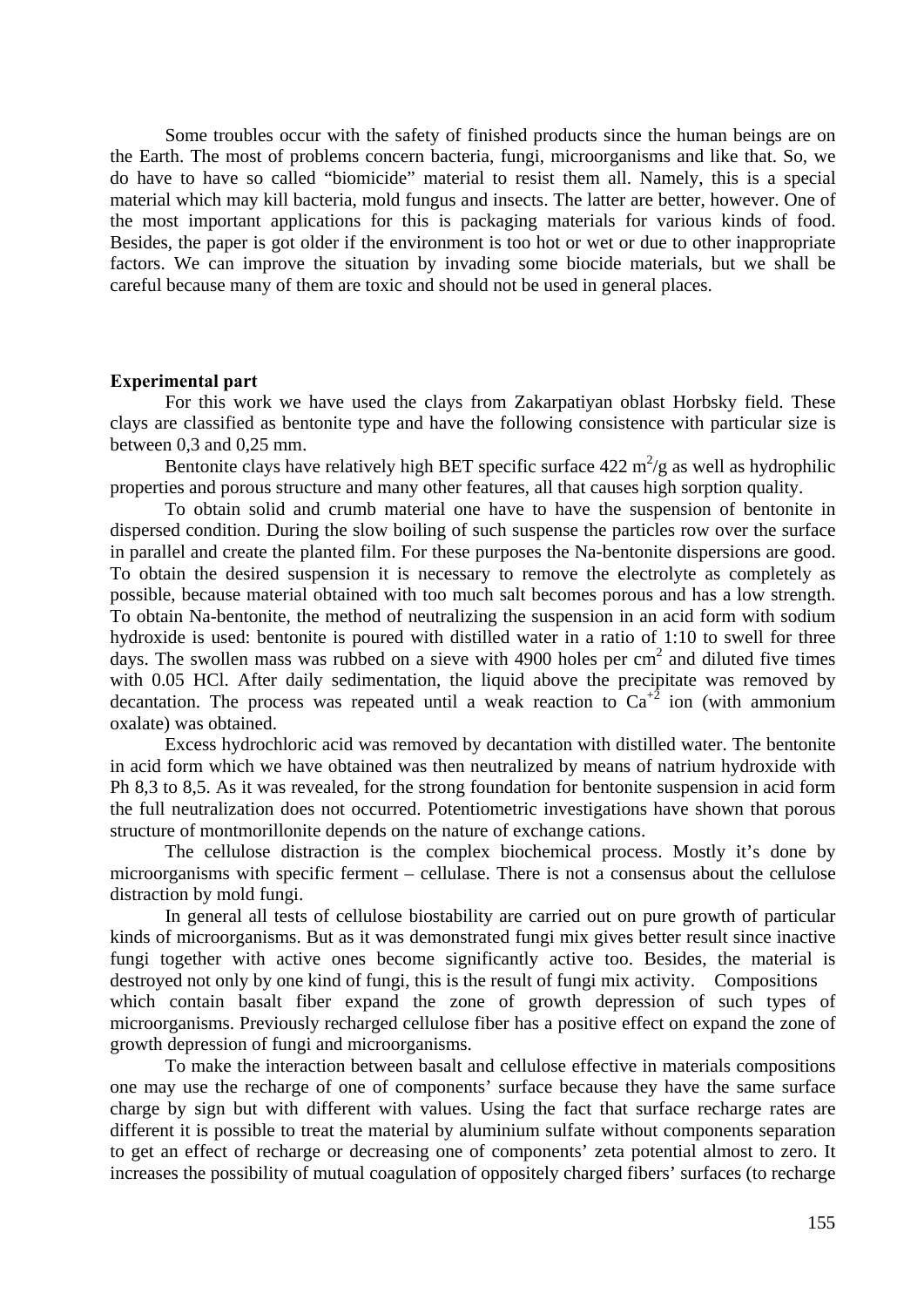the cellulose fibers we decrease pH of the solution; if it's necessary to recharge of basalt fibers we increase pH of the suspension).

 It was found that by adding the Na-bentonite to the composition the strength of material with rising temperature increases. This may be explained by the fact that single strength contacts between Na-bentonite particles increases as well as increases their contact with basalt fiber surface because rising the temperature exhausts spare and adsorbed water from the system.

| Temperature, <sup>"</sup> C | Suggested material | Standard material |
|-----------------------------|--------------------|-------------------|
| 20                          | $0,30$ to $0,34$   |                   |
| 300                         | $0,47$ to 1,30     | 1.20              |
| 500                         | 0,58 to $1,52$     | $0,15$ to $0,43$  |

**Table 3.** Breaking weight (kg) depending of temperature

 Pretty good results of paper-like materials strength were obtained using latexes in composition with basalt and cellulose fibers mix, for example latex-DMMA-65GP, fluorinated latex, latex SKF-260 and latex SKN-40.

 Adding the mix of fluorinated latex with Na-bentonite to the blend composition gives the possibility to obtain much more strong filtering material (breaking weight is 1,0 kgf, fracture strength – up to 800 rgn, resistance to air flow – 24 mmWC.

 It is possible to apply the natural palygorskite instead of Na-bentonite. Palygorskite is widely used as filtering absorbent due to its corpuscles' comb structure what leads to very good mechanical and thermal stability. Mechanical strength features of the material of the same composition are some higher (Table 4).

**Table 4.** Breaking weight depending on the temperature

| Temperature, <sup>"</sup> C | Breaking weight, kg |
|-----------------------------|---------------------|
| 20                          | $0,500 - 0,600$     |
| 300                         | $0.670 - 0.720$     |
| 500                         | $0,780 - 0,840$     |

 As one can see admixing bentonite or palygorskite to the composition increases the strength of materials due to formation of pieces rough surface. For temperatures of 1050 – 1100  ${}^{0}C$  the strength practically is not changed what could be the result of growth of connected particles quantity.

 One of the main problems is the selection of binding component which should bind basalt fibers but does not affect material initial characteristics. For this purpose the bentonite clays are recommended. It is known that the ability of clays to sorb liquid and gas substances on their surface is connected with mineral's surface activity and its textural features, i.e. porous structure. In other words, sorption capacity depends on submicroscopic structure of clay material as well as crystal structure of particles which it consists of. During the processing samples with temperature of  $1050 - 1100$  <sup>o</sup>C the straightness is increasing due to more binding mass formation.

 Addition of the cation-active agents to the system (for example electrolytes) leads to their adsorption in Stern layer and therefore decrease of negative charge (the value of potential) of the surface. At a certain concentration of electrolyte (0,1% for aluminum sulfate and up to 0,3% for aminopolyamide relatively to fiber mass) the charge of basalt fibers decreases almost to zero and then, swapping the sign, continue to rise. Increase of positive potential value continues up to certain electrolyte concentration, after that the concentration does not have a significant impact on the potential. Probably Stern layer becomes saturated by electrolyte ions and further increase of electrolyte concentration has only insignificant effect on double electric layer behavior.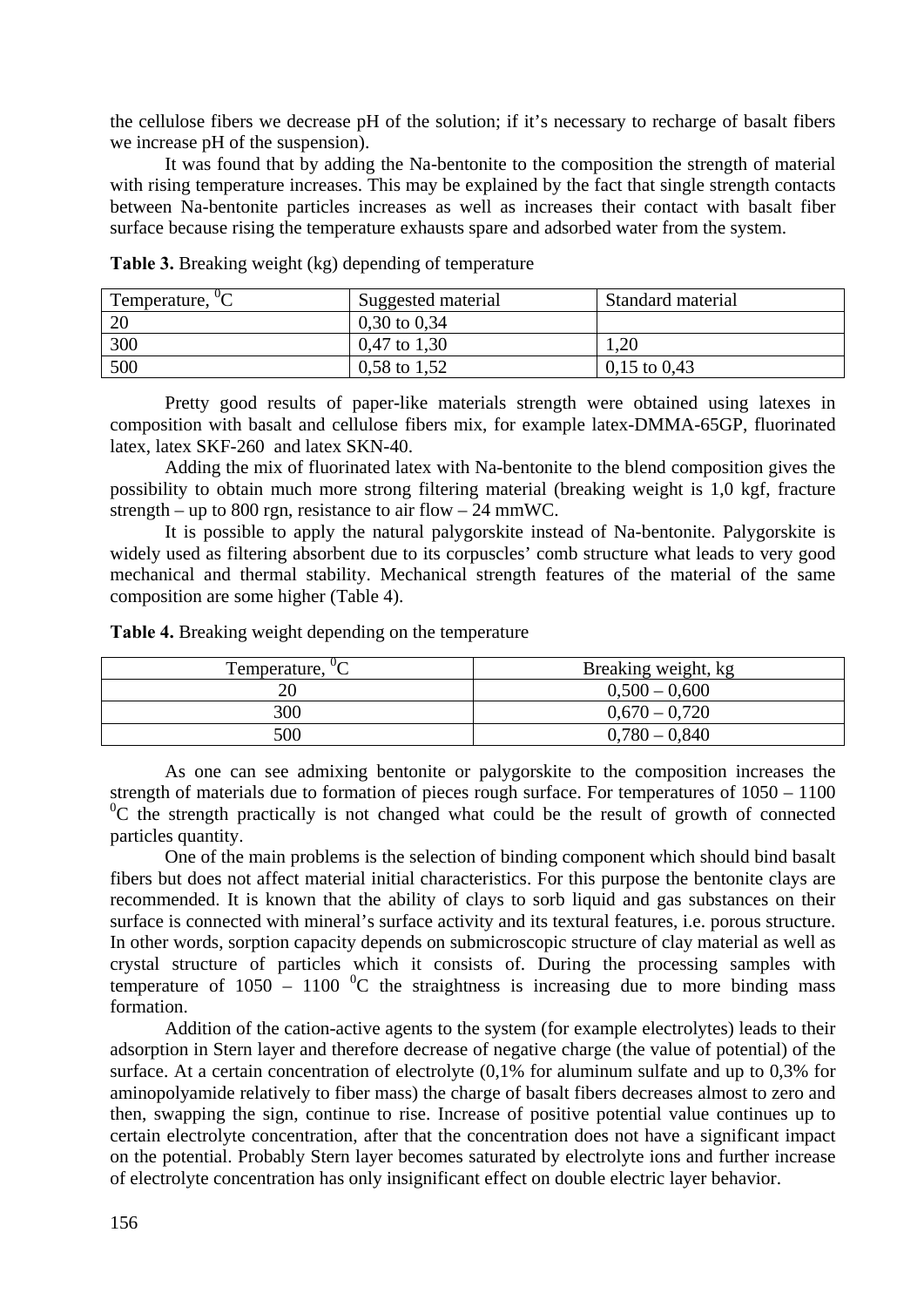When using aluminum sulfate the recharge of basalt fibers surface takes place at pH of  $4,95 - 5,05$  while for polyelectrolyte this value is a bit higher:  $6,0 - 6,1$ .

 The authors have attempted to find a connection between basalt fibers zeta potential changes and their ability of binding matters retention (sorption) such as latexes for example. The sorption of latexes by basalt fibers was investigated by method of Voyutskiy. The method is based on comparison of optical density of latex solutions which do not contain basalt fibers with those ones which have been in the contact with basalt fibers for some time. Sorbent equilibrium in the system of latex – basalt fiber establishes in a few hours. The following latexes were investigated: divinyl methyl methacrylate (DMMA), divinyl nitrile (SKN), isoprene nitrile (L-7). To get more strength there was used the sulfite unbleached cellulose with freeness of 60 °SR and aluminum sulfate. At pH value of  $3.7 - 4.1$  the negative charge of cellulose fibers decreases under the influence of aluminum sulfate and changes itself to positive, so the cellulose fibers surface recharge happens resulting in flexible strong filter material. The characteristics are listed in Table 5.

| Parameter               |      | Output cellulose fiber |      | Recharged cellulose fiber |      |      |  |  |
|-------------------------|------|------------------------|------|---------------------------|------|------|--|--|
| Percentage              | 90%  | 50%                    | 20%  | 90%                       | 50%  | 20%  |  |  |
| Breaking length, m      | 8340 | 2415                   | 46   | 9215                      | 3864 | 62   |  |  |
| Number of double bends  | 1860 | 1230                   | 28   | 2010                      | 1460 | 42   |  |  |
| Air flow resistance, mm | 10   | 14                     | 18   | 22                        | 28   | 36   |  |  |
| <b>WG</b>               |      |                        |      |                           |      |      |  |  |
| Time of free flow, min  | 1.02 | 1,06                   | 1.08 | 0.98                      | 0.94 | 1.12 |  |  |

**Table 5.** Strength and filtering characteristics of the material

 The data listed in Table 5 indicate that to obtain the material with advanced features, i.e. to obtain better reaction between fibers of different nature, it is important to recharge one of them having defined their initial surface potential. Such a way gives the possibility to eliminate from the composition expensive imported binding materials such as latex and decrease the content of toxic products in water and air and at the same time obtain better filter material.

 The meaningful role in formation of hydration sheath around the particles of dispersion phase belongs to exchange cations. It is known that depending of exchange cations types one may change and regulate clay mineral's structure and strength characteristics. Note that exchange cations activity affects not only the thickness of exchange layer but the quantity of structure-forming particles in volume unit. By values of wetting heat and by amount of bound water the exchange cations can be arranged in a row:  $Ca^{2} > H^{+} > Na^{+} > K^{+}$ . Despite the fact that Ca-bentonite binds the water for example half times more than Na-bentonite their thixotropic properties are opposite. In Flyate's opinion [2] Ca-bentonite has the ability to form primary hydrated structures which have stronger bond between particles forming the skeleton than Nabentonite.

 For material compositions we have used Pyzhevsk ball-milled bentonite sifted through a sieve of 900 holes per cm<sup>2</sup> and dried at the temperature of  $150 - 200$  °C for 2 hours.

 The prime requirement for investigation methods was that samples were put into rough conditions for materials and supportive environment for microorganisms growth [3].

 For greater objectivity, the fungus resistance of the materials was tested by three independent methods: in the Van-Iterson's liquid medium (1), on the surface of the agar (Chapek's environment (2) and in the dampening chamber with relative humidity of 98% (3) [4]. Inoculations were valued by 10-score system where 10 meant the highest high degree of fungi overgrowth.

 The results of experimental investigations of materials destroying by mold fungi are listed in Table 6.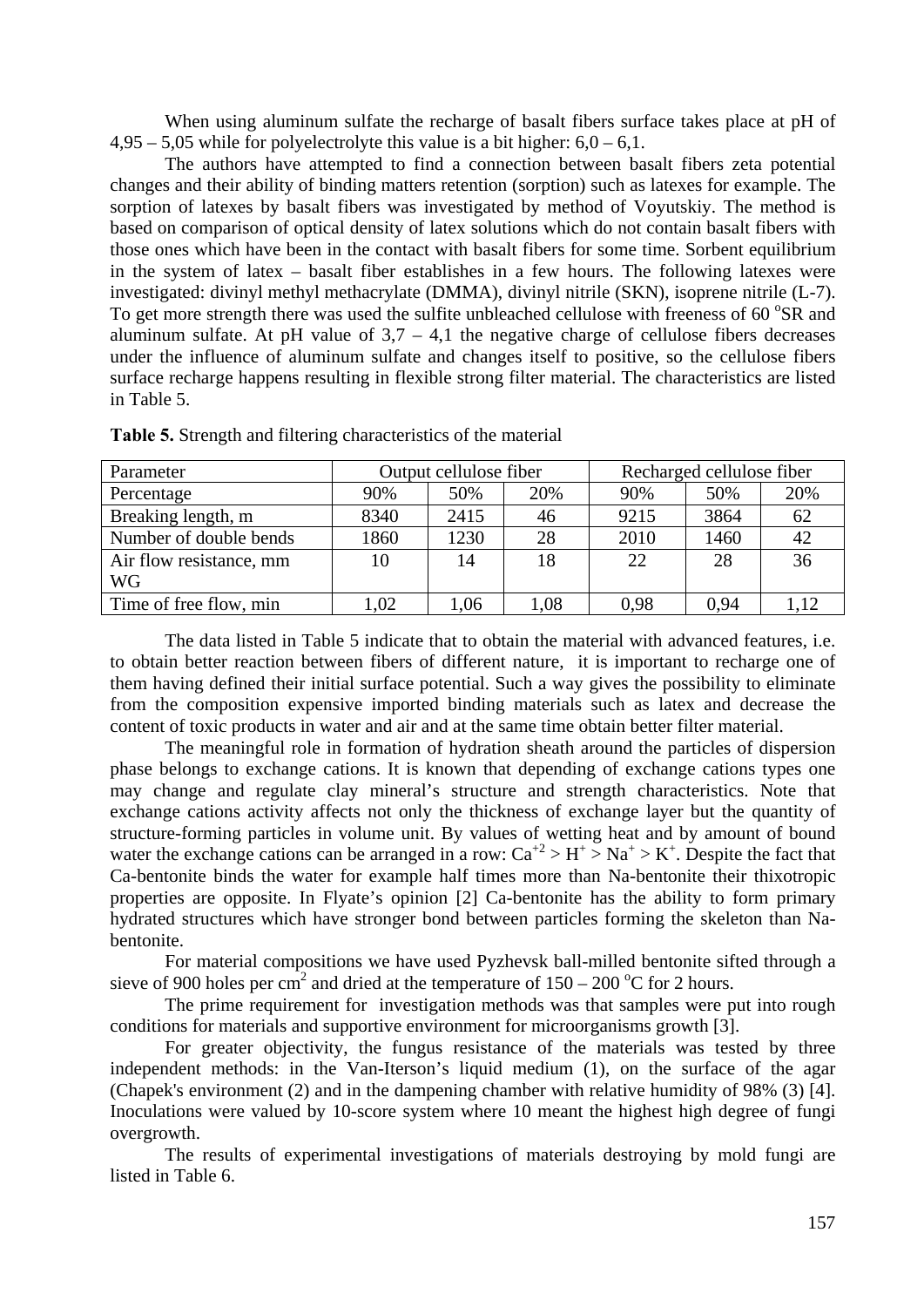**Table 6.** Biostability of materials of various compositions containing basalt fiber (Bas), cellulose fiber (Cel) and montmorillonite (MOT) in different environments: 1 - Van-Iterson's liquid medium, 2 - on the surface of the dewaxed agar (Chapek's environment), 3 - in the dampening chamber

| Compositions | Fungi types    |                |                |                                       |                |                   |                |                |                |                |                |   |
|--------------|----------------|----------------|----------------|---------------------------------------|----------------|-------------------|----------------|----------------|----------------|----------------|----------------|---|
|              | Chaetomium     |                |                | Paecilomyces                          |                | Stachybotrys atra |                |                | Fungi mix      |                |                |   |
|              | globosum       |                |                | variotii                              |                |                   |                |                |                |                |                |   |
|              |                |                |                | Samples biostability test environment |                |                   |                |                |                |                |                |   |
|              | 1              | $\overline{2}$ | 3              |                                       | $\overline{2}$ | 3                 |                | 2              | 3              |                | 2              | 3 |
| $50\%$ Bas + | 6              | 6              | 5              | 6                                     | 5              | 5                 | 5              | 5              | 5              | 6              | 6              | 6 |
| 50% Cel      |                |                |                |                                       |                |                   |                |                |                |                |                |   |
| $50\%$ Bas + | 4              | $\overline{4}$ | 4              | $\overline{4}$                        | $\overline{4}$ | 3                 | $\overline{4}$ | $\overline{4}$ | 3              | $\overline{4}$ | 4              | 4 |
| $50\%$ Cel + |                |                |                |                                       |                |                   |                |                |                |                |                |   |
| 15% MOT      |                |                |                |                                       |                |                   |                |                |                |                |                |   |
| $70\%$ Bas + | 3              | 3              | 3              | 3                                     | 3              | 3                 | 3              | 3              | $\overline{2}$ | $\overline{4}$ | $\overline{4}$ | 4 |
| $30\%$ Cel + |                |                |                |                                       |                |                   |                |                |                |                |                |   |
| 15% MOT      |                |                |                |                                       |                |                   |                |                |                |                |                |   |
| $80\%$ Bas + | $\overline{2}$ | 2              | $\overline{2}$ | 3                                     | $\overline{2}$ | $\overline{2}$    | 2              | $\overline{2}$ | $\overline{2}$ | 3              | 3              | 3 |
| $20\%$ Cel + |                |                |                |                                       |                |                   |                |                |                |                |                |   |
| 15% MOT      |                |                |                |                                       |                |                   |                |                |                |                |                |   |

As can be seen from the table, all investigated materials to some extent fall under the action of fungi, are affected and destroyed by them [5].

#### **Conclusions**

Materials with a greater amount of cellulose fibers in their composition are affected by fungi to a greater extent and faster. Samples containing up to 85% cellulose fibers are affected by fungi already on the fifth day, and after about ten days the material is completely covered with mold. Materials containing up to 20% cellulose fibers in their composition are more resistant: mold appears only on the fifteenth - seventeenth day.

Biostability increases with an increase the amount of basalt fiber in the composition.

 Recharging one of the fibers (changing the surface potential) with aluminum sulfate stimulates the production of a more durable material with better service characteristics.

 We would recommend a competent filter-like material, which includes cellulose and basalt fibers, as well as bentonite clay montmorillonite of the Pizhevsky mine. The biostability of such a material is the best.

## **References**

- 1. Shevchenko V.M., Guts N.A. "The use of dispersed minerals in the production of biocidal materials based on basalt fiber", *Collection of scientific works, Sword.* 2015, Book 3 (40), v. 12: 52.
- 2. Flyate D. M., Properties of Paper Edition 3.( Moscow, Forestry, 1986)
- 3. Belyaeva L.A. "Mold fungi, the fight against them" Dissertation for a candidate of sciences, M., 1986.
- 4. Imshenetsky A., Determination of the resistance of cellulose fiber to the action of bacteria, *Microbiology*. 1980.9(3): 243
- 5. Lilly V., Barnett S. *Physiology of mushrooms*.( Ill., 1983)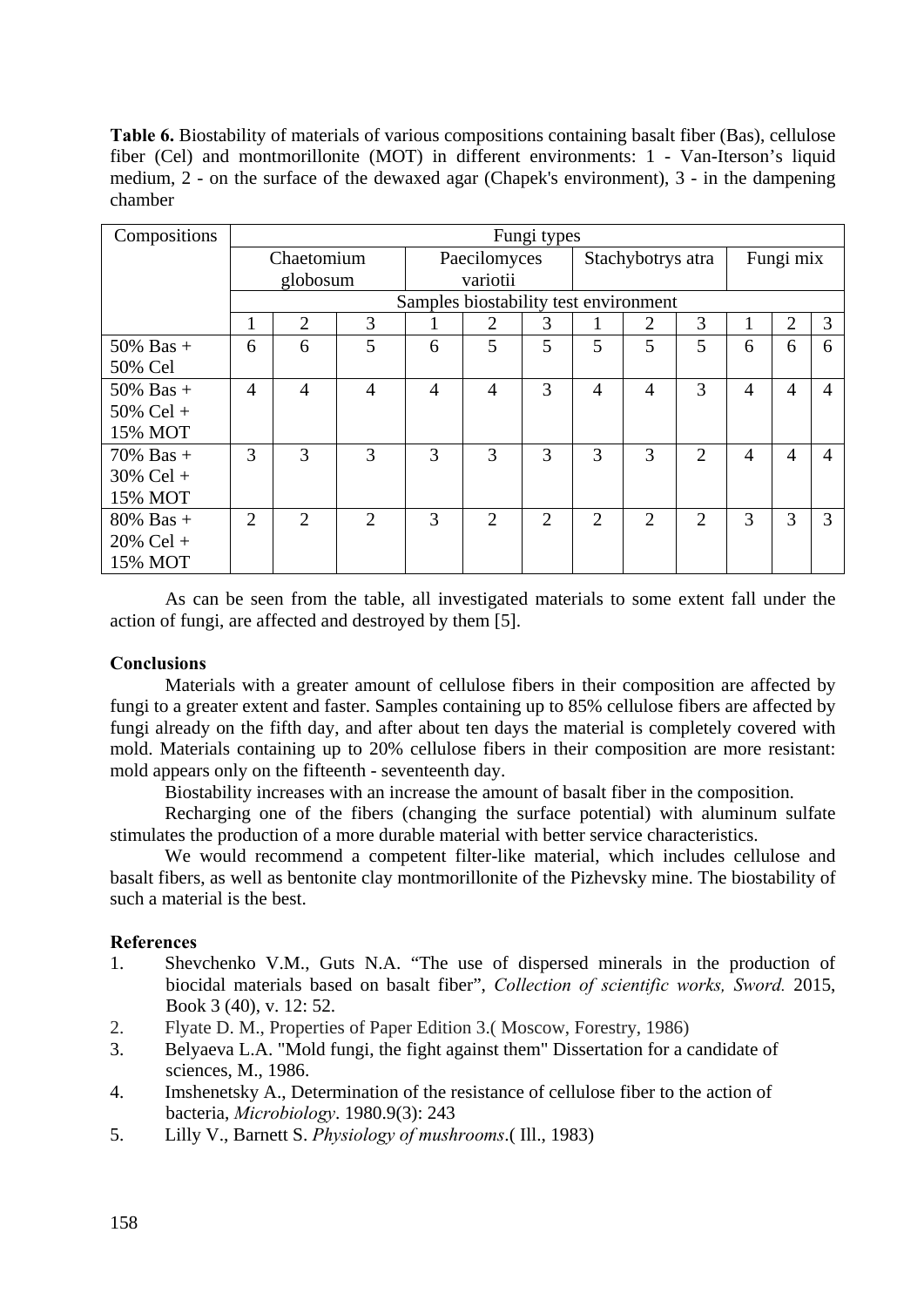# **ФУНГИЦИДНО УСТОЙЧИВЫЙ МАТЕРИАЛ НА ОСНОВЕ БАЗАЛЬТОВОГО ВОЛОКНА**

### В.М. Шевченко, Н.А. Гуц, А.Е. Шпак, Н.Е. Власенко, Е.А. Шульженко

*Национальный технический университет Украины «Киевский политехнический институт имени Игоря Сикорского», 03056, Киев, пр-т Победы, 37, (+38044) 236 -97-74, e-mail: gutsanelya@ukr.net* 

*Ведущие индустриальные страны демонстрируют рост бумажной промышленности даже больше, чем другие отрасли. Бумага была и была очень важной для нашей цивилизации. Технические отрасли также нуждаются в бумаге. В электротехнической, радиотехнической промышленности широко используются различные виды бумаги для производства таких приборов, как конденсаторы, радиодиффузоры, резисторы, телевизоры, кабели и т. п. В химической промышленности бумага используется для хроматографии, электрофореза и т. д. Но помимо очевидных преимуществ для такого простого использования, есть потребность в материалах, устойчивых к плесневым грибам и микроорганизмам.* 

*Известно, что меньше всего поражению грибков подвержены вещества, состоящие из льняных волокон, а также сульфитная и сульфатная целлюлоза. Искусственные волокна более прочные, чем натуральные. Очевидно, что проблема консервации уже напечатанных на бумаге материалов с каждым годом обостряется. Сейчас странно, когда мы не можем читать старые книги, которые не были сохранены в новых цифровых форматах. Именно поэтому сохранение в достойном состоянии старой бумажной литературы так важно для нас и для будущих поколений, так же актуальна проблема получения так называемого «биоцидного» материала. Имеется в виду такой материал, который может уничтожать бактерии, плесневые грибы и насекомых. В работе использованы глины Горбского месторождения Закарпатской области, которые классифицируются как бентонитовые и имеют требуемую консистенцию с размером частиц от 0,3 до 0,25 мм.* 

*Авторы исследовали сорбцию латексов базальтовыми волокнами. Были исследованы следующие латексы: дивинил метил метакрилат (DMMA), дивинил нитрил* (SKN), *изопрен нитрил* (*L-7*)*. Был использован метод перезарядки поверхности волокон целлюлозы для получения гибкого и прочного фильтрующего материала. Авторы изучили устойчивость материалов к плесени.* 

**Ключевые слова**: *биоцидные материалы, целлюлоза, базальтовые волокна, глинистые минералы, латексы.*